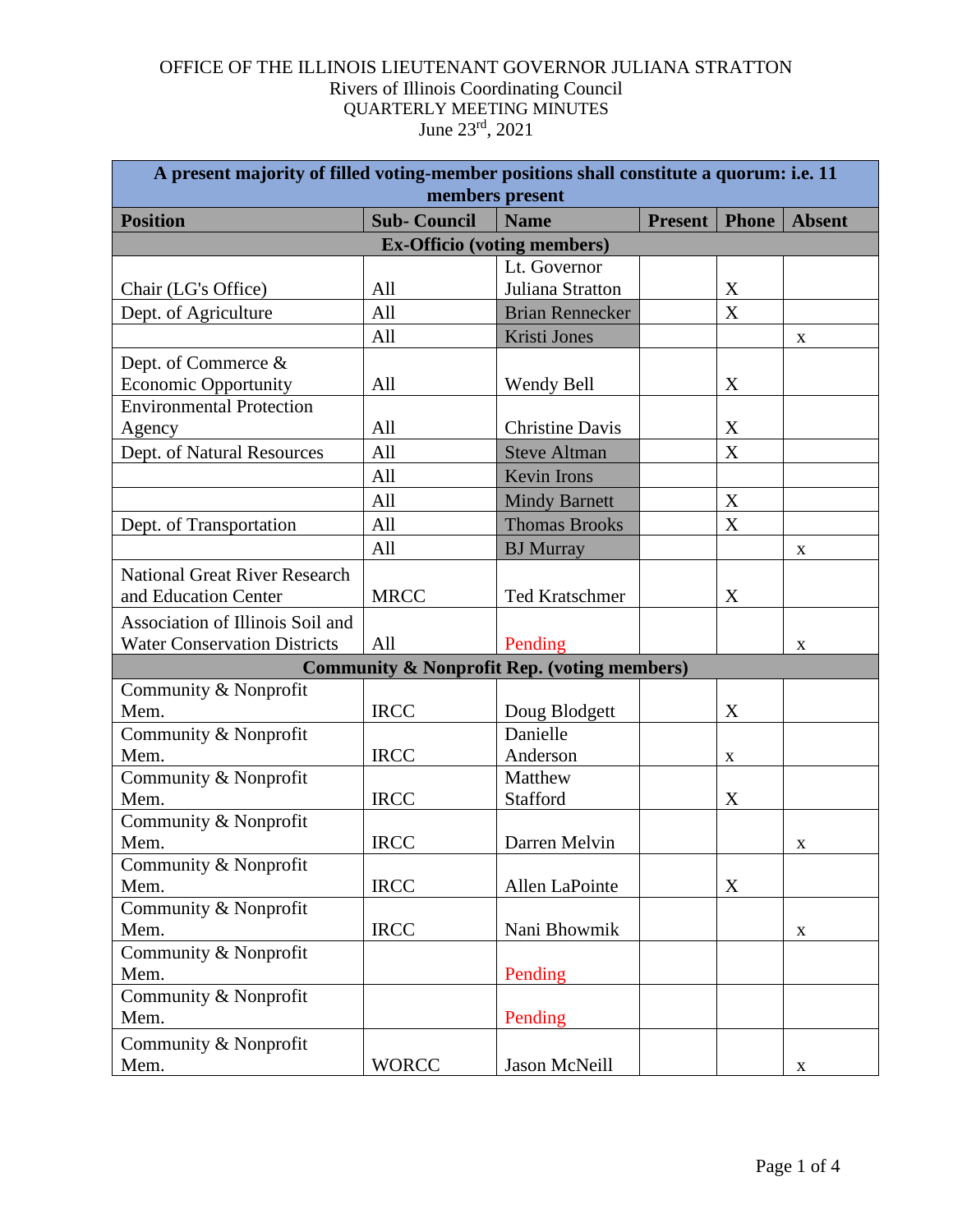| Community & Nonprofit                 |              |                       |                           |             |  |  |
|---------------------------------------|--------------|-----------------------|---------------------------|-------------|--|--|
| Mem.                                  | <b>WORCC</b> | <b>Tyrone Coleman</b> |                           | X           |  |  |
| Community & Nonprofit                 |              |                       |                           |             |  |  |
| Mem.                                  | <b>WORCC</b> | Gordon Tucker         |                           | $\mathbf X$ |  |  |
| Community & Nonprofit                 |              |                       |                           |             |  |  |
| Mem.                                  | <b>MRCC</b>  | Lindsay Keeney        | $\boldsymbol{\mathrm{X}}$ |             |  |  |
| Community & Nonprofit                 |              |                       |                           |             |  |  |
| Mem.                                  | <b>MRCC</b>  | <b>Brett Stawar</b>   |                           | X           |  |  |
| Community & Nonprofit                 |              |                       |                           |             |  |  |
| Mem.                                  |              | Pending               |                           |             |  |  |
| Community & Nonprofit                 |              | Wendell               |                           |             |  |  |
| Mem.                                  | <b>MRCC</b>  | Shauman               |                           | X           |  |  |
| Community & Nonprofit                 |              |                       |                           |             |  |  |
| Mem.                                  |              | Pending               |                           |             |  |  |
| Community & Nonprofit                 |              |                       |                           |             |  |  |
| Mem.                                  |              | Pending               |                           |             |  |  |
| Community & Nonprofit                 |              |                       |                           |             |  |  |
| Mem.                                  |              | Pending               |                           |             |  |  |
| Community & Nonprofit                 |              |                       |                           |             |  |  |
| Mem.                                  |              | Pending               |                           |             |  |  |
| Community & Nonprofit                 |              |                       |                           |             |  |  |
| Mem.                                  |              | Pending               |                           |             |  |  |
| <b>Ex-Officio (non-voting member)</b> |              |                       |                           |             |  |  |
| Ex-Officio (non-member)               |              | Pending               |                           |             |  |  |
| <b>Recurring Guests</b>               |              |                       |                           |             |  |  |
|                                       |              | Konstantine           |                           |             |  |  |
|                                       |              | "Dean"                |                           |             |  |  |
| Guest                                 |              | Alonistiotis          |                           | X           |  |  |
|                                       |              | Nicole                |                           |             |  |  |
| Guest                                 |              | Saulsberry            | X                         |             |  |  |
|                                       |              | Anna-Lisa             |                           |             |  |  |
| Guest                                 |              | Castle                |                           | X           |  |  |
| Guest                                 |              | Robert Sinkler        | $\mathbf X$               |             |  |  |
|                                       |              | <b>Bradford</b>       |                           |             |  |  |
| Guest                                 |              | Kasberg               |                           | X           |  |  |
| Guest                                 |              | Laura Keefer          |                           | $\mathbf X$ |  |  |
| Guest                                 |              | <b>Lauren Lurkins</b> |                           | $\mathbf X$ |  |  |
| Guest                                 |              | Paul Rhode            | $\mathbf X$               |             |  |  |

*\*Note: grey cells indicate that multiple representatives were designated by ex-officios to the Committee. Only one staffer out of each group of grey cells counted for quorum, motion, and voting purposes.*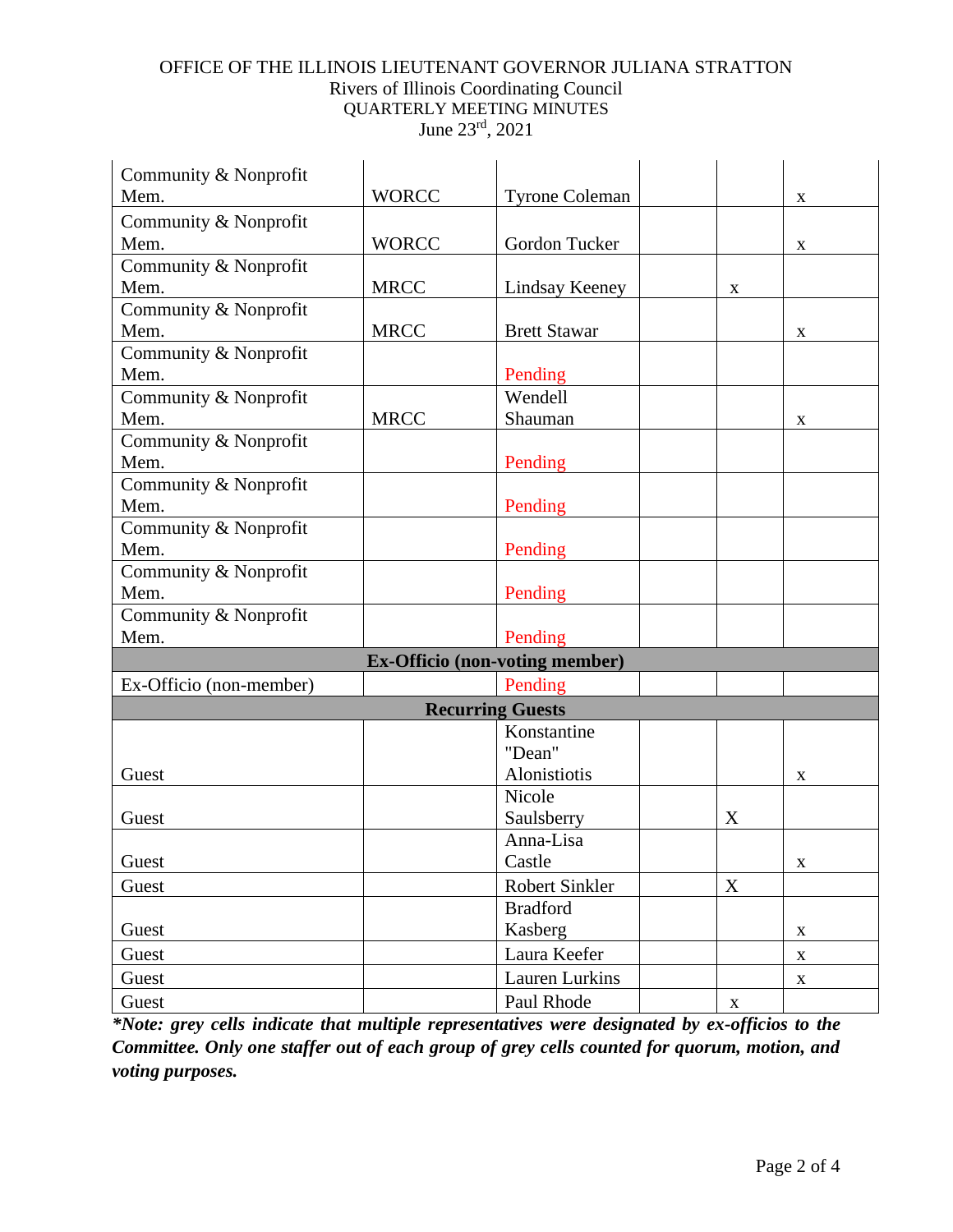## **I. Call to Order and Roll Call**

- a. Lt. Governor Stratton called the meeting to order 10:05 AM
- b. Roll call was taken and a quorum was established

## **II. Approval of Agenda for 6/23/21 and Minutes from 3/3/21**

- a. Motion to approve the agenda for 3/3/21
	- i. Moved by Doug Blodgett
	- ii. Seconded by Nicole Saulsberry
	- iii. All in favor
	- iv. No opposition
	- v. No abstentions
- b. Motion to approve the minutes for 3/3/21
	- i. Moved by Mindy Barnett
	- ii. Seconded by Doug Blodgett
	- iii. No oppositions
	- iv. No abstentions

### **III. Chairperson's Remarks**

a. Lt. Governor Stratton provided a brief overview of the day's meeting and went over upcoming Council-related events

#### **IV. New Business**

- a. Steve Altman, Chair of the Economic Development & Infrastructure Committee, presents on Public Bodies of Water in Illinois & Opportunities for Recreation
	- i. Questions
		- 1. Lt. Governor thanks Steve and notes her appreciation for the final slides of the presentation particularly
		- 2. Nicole Saulsberry inquires on the directory of private entities of water
			- a. Steve Altman responds about efforts to compile this information
	- ii. Lt. Governor asks about how we communicate about public bodies of water so people know that they are open for
		- 1. Steve Altman discusses the different ways the state communicates about public bodies of water, through directories, advertisements and other informational campaigns
- b. Committee Updates
	- i. Mindy Barnett provides an update on behalf of the Asian Carp and other Invasive Species committee, notes that work around BeAHero TransportZero, the Invasive Species council, and carp rebranding are continuing to progress
		- 1. Nicole Saulsberry asks about involvement of the committee and updates on Brandon Road Loch and Dam